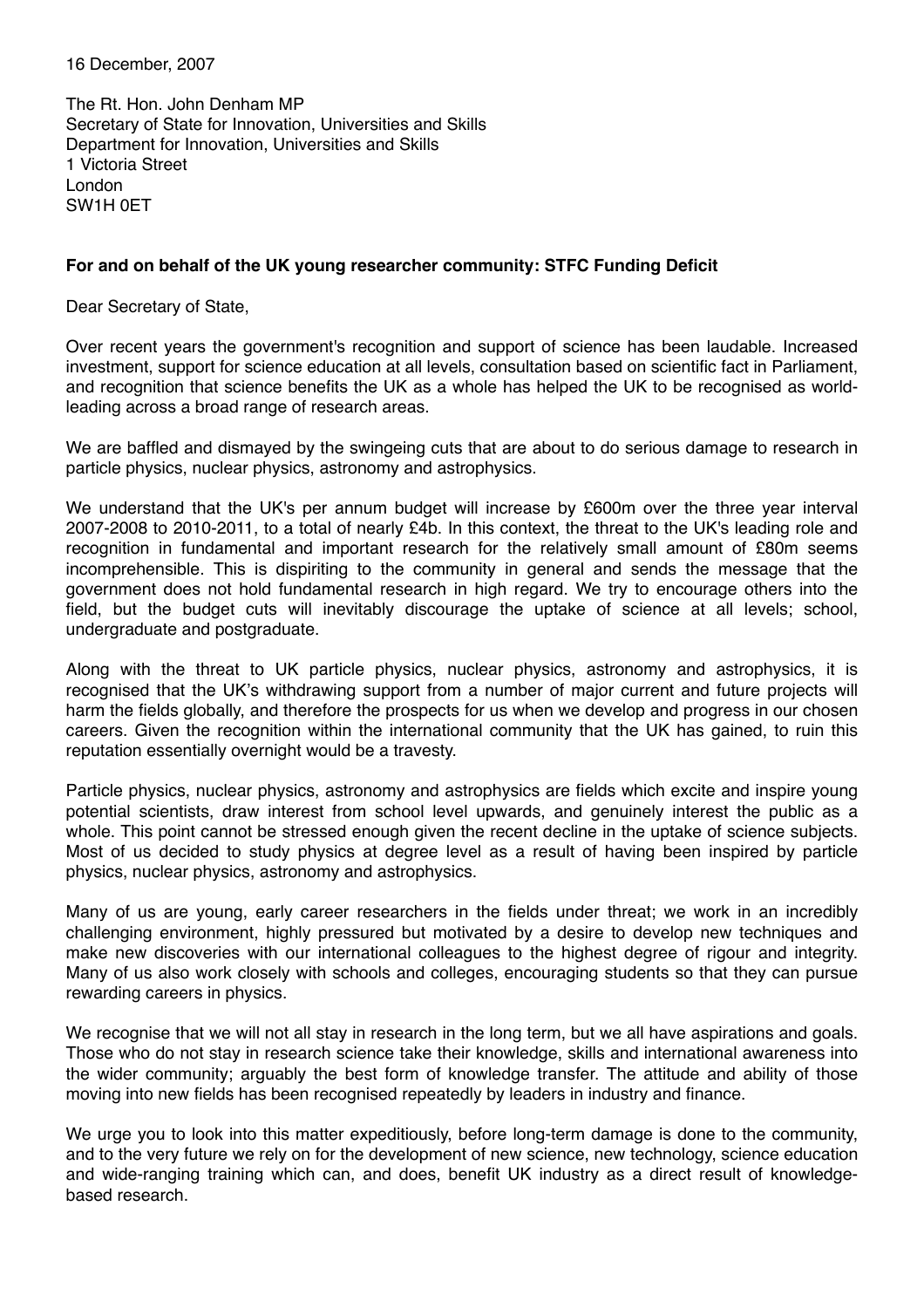*The following 559 cosignatories represent a wide range of research fields including particle physics, theoretical particle physics, nuclear physics, astronomy, astrophysics, astroparticle physics, cosmology, neutrino detection, gravitational wave detection, dark matter detection, particle physics phenomenology, accelerator physics, solar physics, grid computing, plasma physics, mathematical physics, medical imaging, mathematics, quantum gravity, superconductivity, anti-hydrogen spectroscopy, nanotechnology, X-ray crystallography, biomaterial development, biological physics, organic semiconductor development,*  laser physics, fusion physics, earth sciences, space science, polar studies, solid state physics and *quantum photonics.*

James Jackson Rosie Walton Clare Lynch Paul Szczypka Jim Brook Fred Dulwich Rob Frazier Aaron Robotham Carl P.T. Jackson Benedict Huckvale James Catmore Konstantinos Petridis Martin White Peter Williams Varun Kapoor Liam Keegan Thomas Reiter Ioannis Papadimitriou Tom Varley Mark Durkee Matthew Forrest Ben Jones Manuel Losi Susie Allison Alan Phillips Edmund Owen Jenny Richardson Lisa Hall Joseph Conlon Yasin Memari Clare Burrage David Bailey Ben Panter David Futyan Nick Grant Victoria Moeller Alex C Martyniuk Bridget Vincent James W Storey James Barnard Jenna Lane

University of Bristol and RAL High energy particle physics University of Bristol **High energy particle physics** University of Bristol **High energy particle physics** University of Bristol **High energy particle physics** University of Bristol **Astrophysics** Astrophysics University of Bristol **High energy particle physics** University of Bristol **Astrophysics** University of Birmingham Neuroscience University of Bristol **High energy particle physics** Lancaster University **Example 20** High energy particle physics Imperial College London **High energy particle physics** University of Cambridge Physics Particle Physics STFC Daresbury Laboratory **Accelerator Physics** Accelerator Physics University of Manchester Theoretical particle physics University of Edinburgh Theoretical particle physics Swansea University **Theoretical particle physics** University of Cambridge Mathematical physics University of Glasgow **High energy particle physics** University of Cambridge String theory University of Edinburgh Condensed matter University of Cambridge The High energy particle physics Royal Observatory Edinburgh **Astrophysics** University of Sheffield Cosmology University of Cambridge The High energy particle physics University of Edinburgh Cosmology University of Cambridge Theoretical cosmology University of Manchester **High energy particle physics** Royal Observatory Edinburgh Astrophysics Imperial College London **High energy particle physics** University of Bristol **High energy particle physics** University of Cambridge The High energy particle physics University of Manchester **High energy particle physics** University of Cambridge **English Literature** English literature TRIUMF, Vancouver, Canada Anti-hydrogen spectroscopy University of Durham Theoretical particle physics

University of Bristol and RAL High energy particle physics University of Edinburgh **Particle physics phenomenology** University of Sheffield **Particle physics phenomenology** University of Cambridge The Natural sciences undergraduate University of Cambridge The Particle physics phenomenology University of Manchester **High energy particle physics**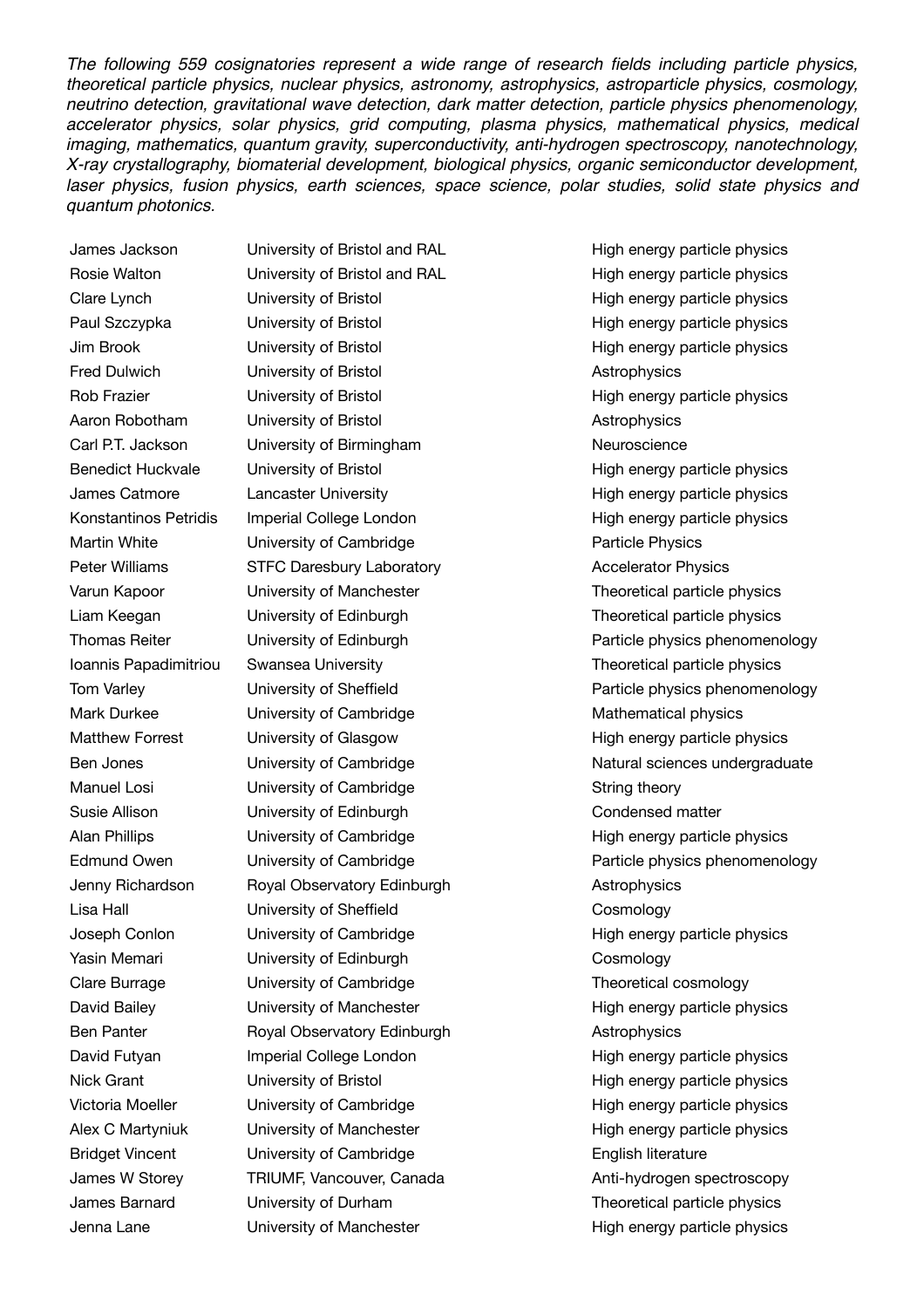Adriana Bungau Tamer Tlas Peter Dornan James Rafferty Sarah Allwood-Spiers Paul Scovell James Grieve Mark Yonge David Wilson Vladimir Vava Gligorov Laur Vallikivi Gavin Cullen Oliver Brein Graeme Burt Mark Hodgkinson Krisztian Peters Dominik Stockinger Mark Tibbetts Kemal Ozeren Aidan Randle-Conde Jonathon Carter Peter Athron John D. Chapman Simon Reynolds James Monk Ruth Davidson Christopher Collins-Tooth Simone Marzani Colin Mclean Francis Bostock Roncarolo Federico Daniel Walker Adina Toader John Loizides Lily Asquith Chris Curtis Mark Round Michael Nash Christopher Town Ben Allanach David Grellscheid Christina Swinson Shak Fernandes Stefan Ask Joanne Cole Lee de Mora

Andreas Papaefstathiou University of Cambridge University of Manchester and Cockcroft Institute Accelerator physics University of Cambridge Cambridge Cuantum gravity Swansea University **Theoretical particle physics** University Of Edinburgh **Particle astrophysics** University of Bristol Nanotechnology Swansea University Theoretical particle physics University of Durham Theoretical particle physics University of Cambridge **Polar studies** University Of Edinburgh Theoretical particle physics University of Durham Theoretical particle physics Lancaster University **Accelerator physics** Accelerator physics University of Glasgow Theoretical particle physics University of Durham Theoretical particle physics University of Glasgow Theoretical particle physics Royal Observatory Edinburgh **Astrophysics** University College London High energy particle physics Lancaster University **Example 20** High energy particle physics University of Glasgow The High energy particle physics

> University Of Edinburgh Theoretical particle physics University Of Edinburgh **High energy particle physics** University of Bristol **High energy particle physics** University of Manchester and Cockcroft Institute Accelerator physics University of Bristol **High energy particle physics** University of Manchester and Cockcroft Institute Accelerator physics University College London High energy particle physics University College London High energy particle physics University of Birmingham Theorem High energy particle physics Swansea University **Theoretical particle physics** University College London and RAL High energy particle physics University of Cambridge Computer science University of Cambridge Theoretical particle physics University of Durham **Particle physics** Oxford University **Accelerator physics** Accelerator physics University of Sussex Neutrino physics University of Manchester **High energy particle physics** STFC Rutherford Appleton Laboratory High energy particle physics Lancaster University **Example 20** High energy particle physics

> Imperial College London **Exercise Server High energy particle physics** University of Glasgow **High energy particle physics** University of Glasgow **Example 20** High energy particle physics University of Sheffield **High energy particle physics** University of Manchester **High energy particle physics** Imperial College London **High energy particle physics** Brunel University **High energy particle physics** Theoretical particle physics University of Durham **High energy particle physics** University of Cambridge The High energy particle physics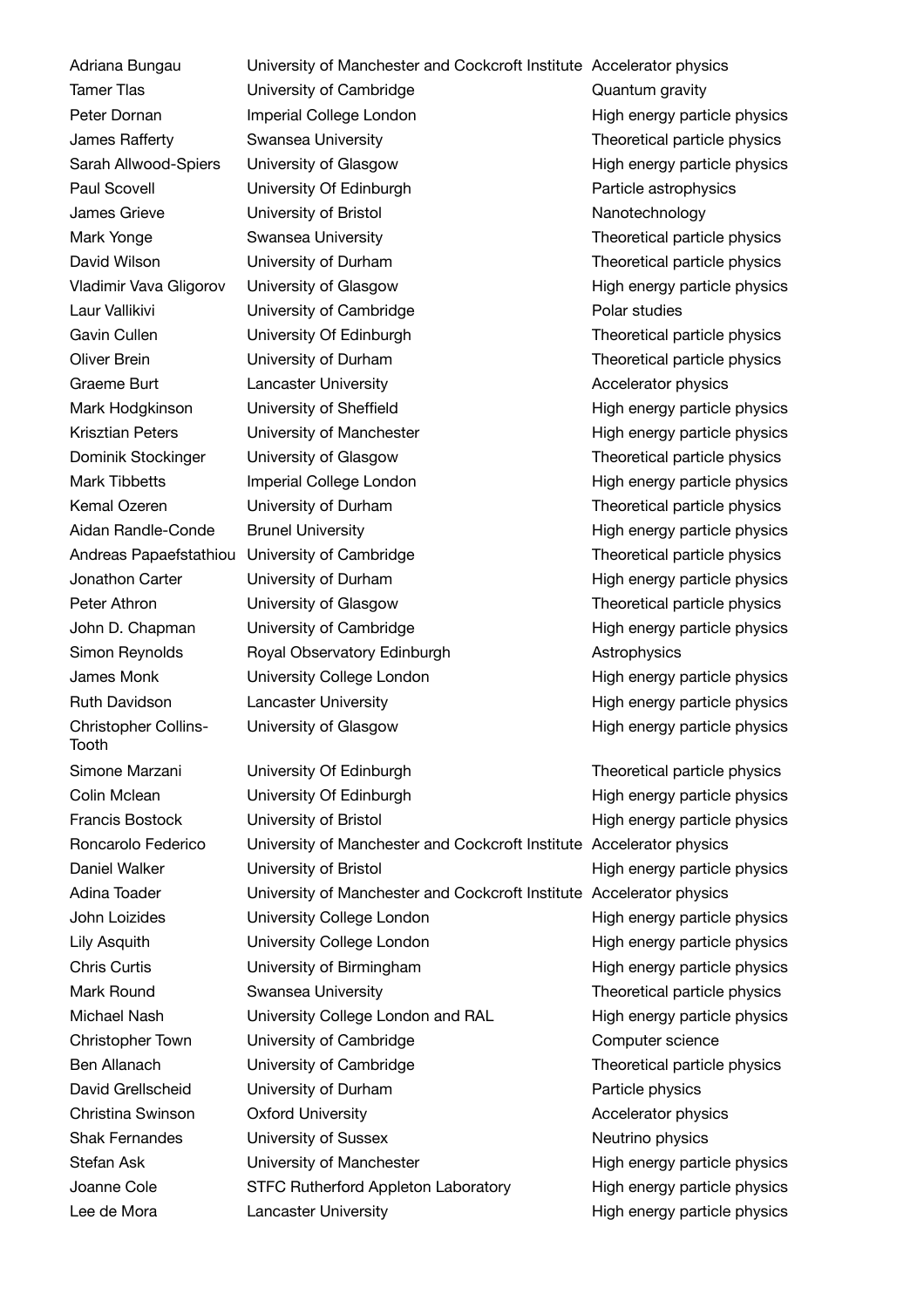Michael David Salt Andrew Blue Bino Maiheu Arthur Moraes Nick Barlow Lawrence Deacon Greg Ward Paul Bell Sophy Palmer Jody Palmer Helen Hayward Dave Evans Sean Paling Ria Johnson Ian Taylor David Chow Ling Yan Hung James Keates Pawel Majewski Joel Weller Terrance Figy Gudrun Heinrich Andrea Murray Simon George Riccardo Bassiri Tracey Li Oleg Brandt Andrew James Poll Matthew Mottram Stuart Littlefair Katherine Inskip Katharine Leney Karina Williams Simon Metson Paul Heslop Mark Dorman Ben Cooper Thomas Barber Megan Argo Rita Tojeiro Mike MacIntyre Nigel Watson Sebastian Boeser Antonio Padilla Stephanie Donleavy Duncan Forgan Pirin Erdogdu Brendan Jackson

University of Manchester and Cockcroft Institute Accelerator physics University of Glasgow **Example 20** High energy particle physics University College London **Accelerator physics** University of Glasgow **Example 20** High energy particle physics University of Cambridge The High energy particle physics Royal Holloway, University of London **Accelerator physics** University of Sheffield Neutrino physics University of Manchester **Particle physics** University of Durham **Particle physics phenomenology** University of Manchester The Controllery X-ray tomography University of Liverpool and High energy particle physics University of Bristol **High energy particle physics** University of Sheffield **Astroparticle physics** University of Birmingham Matrophysics Imperial College London Neutrino research University of Cambridge Theoretical physics University of Cambridge String theory University of Manchester **Particle physics phenomenology** University of Sheffield **Astroparticle physics** University of Sheffield Dark energy physics University of Durham Theoretical particle physics University of Edinburgh Theoretical particle physics University of Manchester Medical imaging Royal Holloway, University of London High energy particle physics University of Glasgow Gravitational wave detection University of Durham Theoretical particle physics Oxford University **Particle physics** Queen Mary College, University of London High energy particle physics University College London High energy particle physics University of Sheffield **Astrophysics** Astrophysics University of Sheffield **Astrophysics** University of Liverpool and High energy particle physics University of Durham Particle physics phenomenology University of Bristol **High energy particle physics** Queen Mary College, University of London String theory University College London Neutrino physics Queen Mary College, University of London High energy particle physics University of Cambridge The High energy particle physics Jodrell Bank Observatory **Astrophysics** University of Edinburgh **Astronomy** University of Sussex Computational cosmology University of Birmingham Theorem High energy particle physics University College London High energy physics University of Nottingham Theoretical particle physics University of Liverpool entity of the High energy particle physics Royal Observatory Edinburgh Astrophysics University College London Cosmology University of Edinburgh Cosmology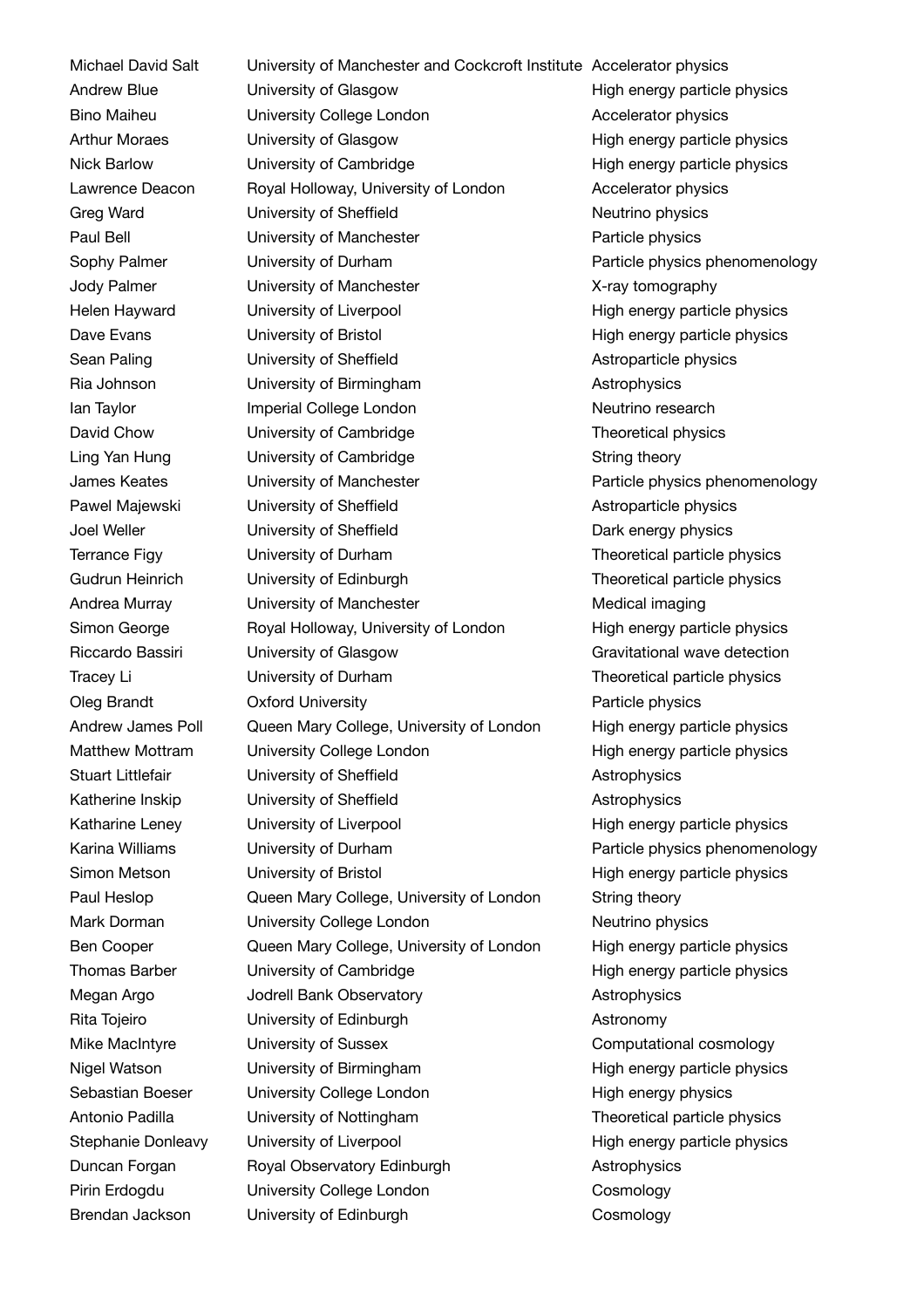Ivan D Reid James Bedford Jim Grozier Jamie Vicary Chun-Hay Kom Fabrizio Salvatore Carl Gwilliam William Hartley C. K. Lencz Javier Rodriguez Michelle Lanyon-Foster John Proctor Kenneth Wraight Jeff Hartnell Sergey Grigorian A. Edgeworth David Auty Richard Dowdall Steve Aplin Alex Chambers Juergen P Thomas Tobias Raufer Kosmas Panagiotidis Frank Ford David Houseman Paul Smith Derek Harland Luke Mcdermott Stephan Eisenhardt John Hammersley Juan Pablo Vent Kai Meng Hock Gavin Nicholson Duminda Dahanayake Jonathan Duke Marco Sampaio Hannah Scott Nawin Juntong Richard Plackett Cathy Nockles Alexander Dunford Andy Blake Sam Harper Anna Gustavsson David Lee Daniel Clements Darren Price Andrea Marcolini

Brunel University **High energy particle physics** High energy particle physics Imperial College London **Field theory and string theory** University of Sussex Neutrino physics Imperial College London Foundations of quantum mechanics University of Cambridge The Particle physics phenomenology Royal Holloway, University of London High energy particle physics University of Liverpool entity of the High energy particle physics University of Nottingham Astronomy University of Sussex **Infrared astronomy** University of Sheffield **Astrophysics** Astrophysics University of Nottingham Astronomy University of Edinburgh Science at extreme conditions University of Glasgow The High energy particle physics University of Sussex Neutrino physics University of Cambridge String theory University of Edinburgh Medical physics University of Sussex Neutrino physics University of Nottingham Cuantum gravity DESY, Hamburg, Germany **Accelerator physics** Imperial College London Theoretical cosmology University of Birmingham Theorem High energy particle physics STFC Rutherford Appleton Laboratory High energy particle physics University of Liverpool and Accelerator physics University of Liverpool Gauge field theory University College London Particle physics phenomenology University of Sheffield **High energy particle physics** University of Durham Mathematical physics University of Manchester Theoretical particle physics University of Edinburgh **High energy particle physics** University of Durham Theoretical physics Imperial College London Theoretical physics University of Liverpool and Accelerator physics Imperial College London Cosmology Imperial College London String theory Liverpool John Moores University Astronomy University of Cambridge Theoretical particle physics University of Birmingham Theorem High energy particle physics University of Manchester **Accelerator physics** Accelerator physics Imperial College London **Exercise Server High energy particle physics** University of Liverpool Particle physics phenomenology University of Sussex **Astrophysics** University of Cambridge The High energy particle physics STFC Rutherford Appleton Laboratory High energy particle physics Imperial College London **Foundations** of quantum mechanics Imperial College London **Accelerator physics** Accelerator physics University of Glasgow **Example 20** High energy particle physics Lancaster University **Example 20** High energy particle physics University of Central Lancashire **Astrophysics**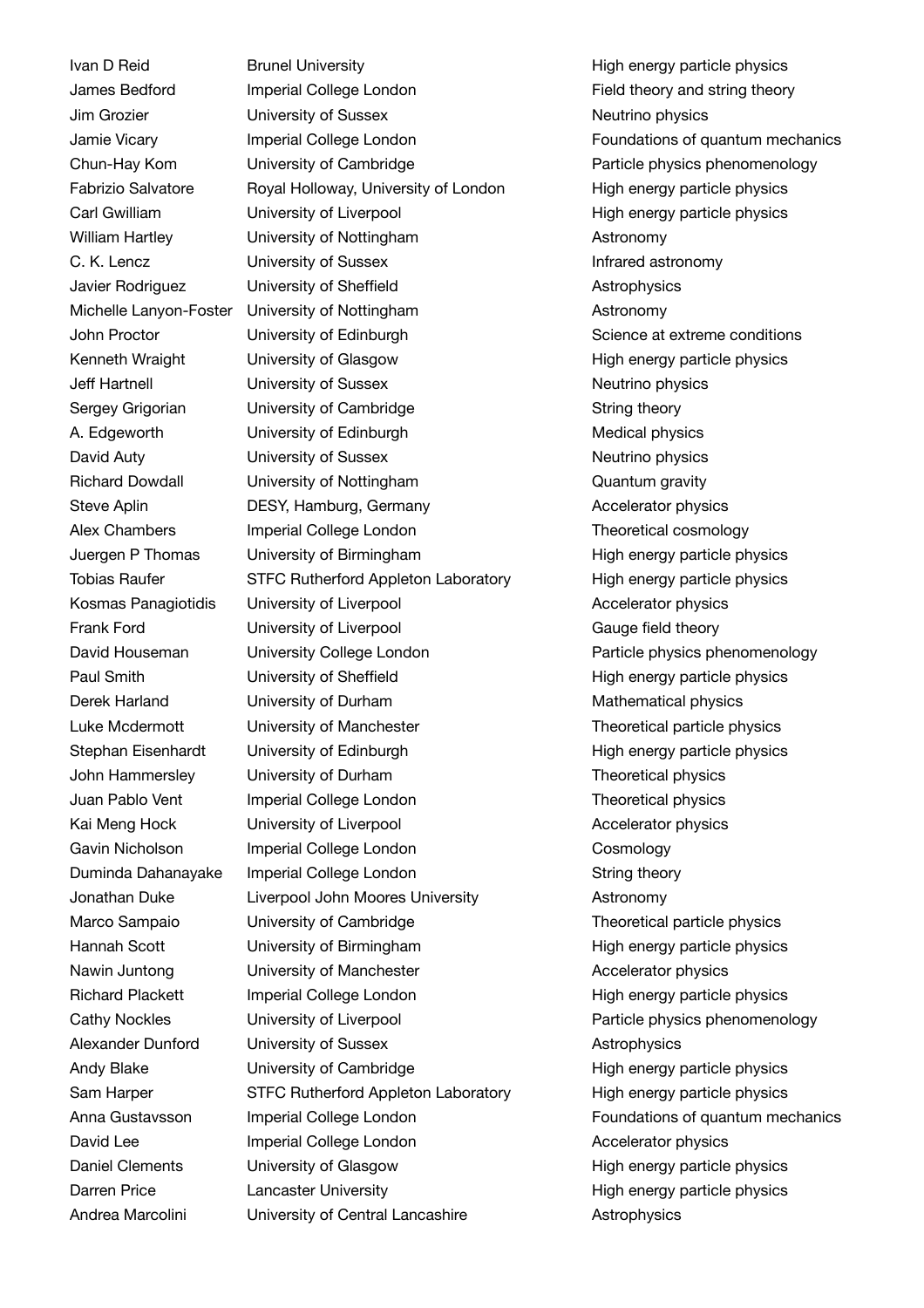Muhammad Furgaan Yusaf Philip Xing Hannah Worters Lars Michael Freyhammer Phil Bett Anne-Marie Magnan Conny Hansson Paulo Pires Pacheco Riccardo Ricci Mark Slater Blair Edwards Roy Smits Paul Prichard Julia Kennedy Justin Evans David Pennicard Richard J Parker Gavin Merrifield Mark Brook John J Back Joanna Goodger Susan Haines James Ferrando Steven Johnston Catrin Bernius Daniel Hollington Andy Pilkington Graham Jones Richard Allison Marcel Stanitzki Michael James Flowerdew Chris Tevlin Rob Crain Amandeep Josan William Nelson Anna Mayne Martin Wolf Jamie Tattersall Jamie Ballin Joseph Lilley Oisin Mac Conamhna Gareth Rogers Mairead Skelly Tom Riddick Dougal Mackey

King's College London Theoretical cosmology

Michele Faucci Giannelli Royal Holloway, University of London The High energy particle physics Oxford University **Exercise 20** Migh energy particle physics University of Central Lancashire **Astrophysics** University of Central Lancashire **Asteroseismology** 

> University of Durham Computational astrophysics Imperial College London **Exercise 2** High energy particle physics University of Manchester The Control of Manchester New Y-ray detector development Imperial College London Theoretical particle physics Imperial College London High energy physics University of Cambridge The High energy particle physics Imperial College London and RAL Astroparticle Physics University of Manchester **Astrophysics** University of Liverpool and High energy physics University of Edinburgh Gravitational wave detection Oxford University **Neutrino** physics University of Glasgow Detector development University of Sheffield Theoretical astrophysics University of Edinburgh **Preclinical medical physics** University of Nottingham **Particle cosmology** University of Warwick **High energy particle physics** University of Hertfordshire **Astrophysics** University of Cambridge The High energy particle physics Oxford University **Accord Entity** High energy particle physics Imperial College London **Fight energy particle physics** University College London **High energy particle physics** Imperial College London **Exercise 2** High energy particle physics University of Manchester The High energy particle physics University of Manchester **High energy particle physics** University of Sheffield **Astrophysics** STFC Rutherford Appleton Laboratory Detector development University of Liverpool entitled a set of High energy particle physics

University of Manchester The Particle physics phenomenology University of Nottingham **Particle physics** King's College London Theoretical cosmology Imperial College London String theory Imperial College London Mathematical sciences Imperial College London **Astrophysics** Royal Observatory Edinburgh **Astrophysics** 

University of Durham Computational astrophysics University of Sheffield **High energy particle physics** University of Durham **Particle physics phenomenology** Imperial College London **Exercise 2** High energy particle physics University of Birmingham High energy particle physics University of Cambridge High energy particle physics University College London High energy particle physics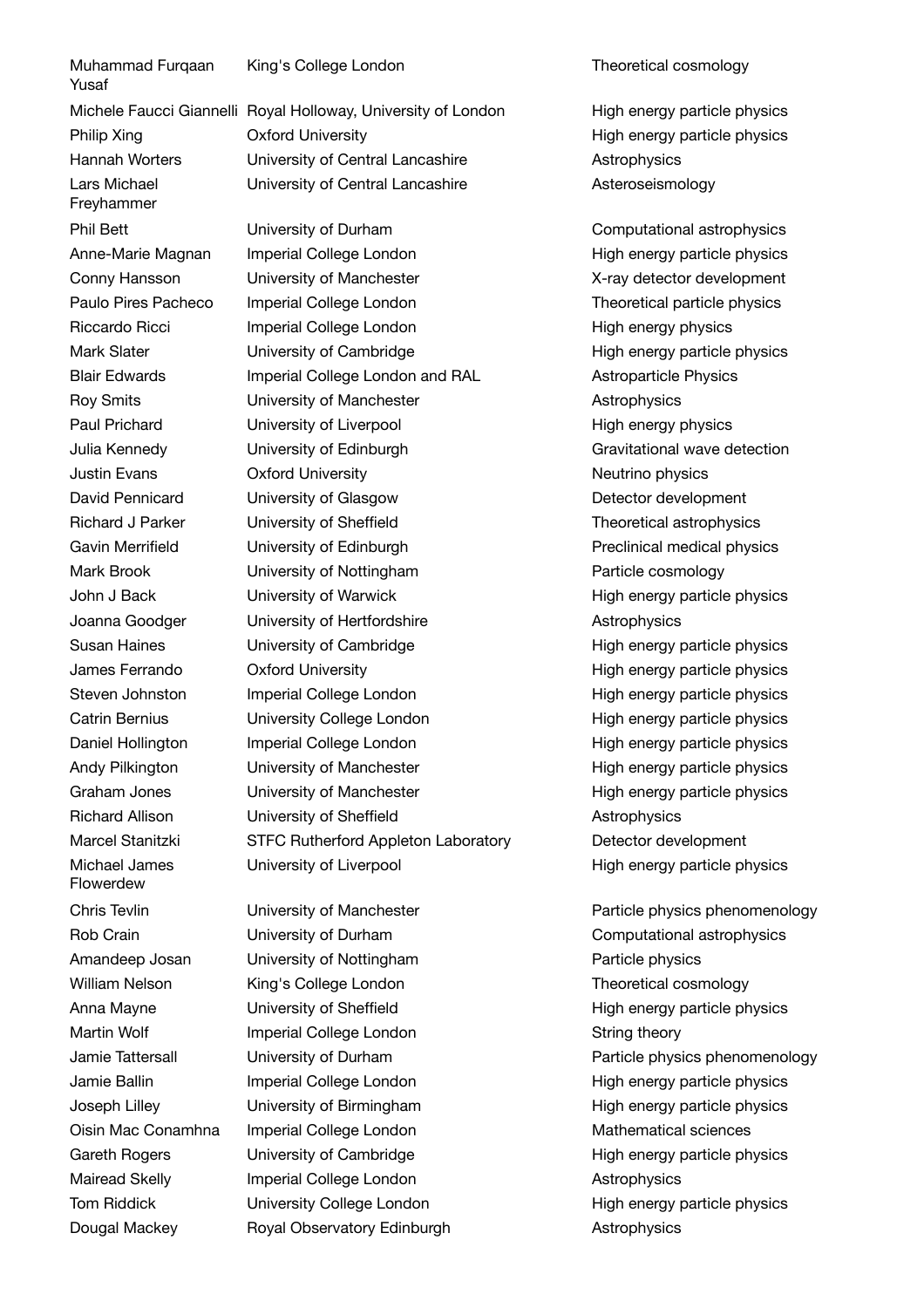Jeanette Gladstone Rich Bielby Jane Noglik Clare Quarman Martin Gallacher Andreas Doering Louisa Nolan Chamkaur Ghag Jonathan Middleton James Ettle Claire Thorne Kenneth Lessnoff Cora Cheung Alick Deacon Sam Tvgier James Mullaney Ben Cowsill Simon Dean Tao Wu Andy Buckley David Wardrope Christian Zakian Samantha Penny Eleanor Dobson Daniel Roythorne Christina Potter, Emma Rigby Stuart Wakefield Alexey Lyapin Samantha Hardman George Dixon David Turton Christopher Burt Richard Savage Christian Kaiser Bilge Demirkoz Beth Ashbridge Maria-Cristina Timirgaziu Mark Stockton Carl Metelko Caroline Francis Christopher Reeve Jo Sullivan Adrian Barker Senthooran Rajamanoharan

Lara Silvers

University of Durham **Physics** University of Durham **Extragalactic astronomy** University of Central Lancashire Solar physics Royal Holloway, University of London Particle physics University of Birmingham Theorem High energy particle physics Imperial College London Mathematical Physics University of Birmingham **Extragalactic astrophysics** University of Edinburgh Dark matter detection University of Cambridge Cosmology University of Southampton Theoretical particle physics Imperial College London Dark matter detection University of Bristol **High energy particle physics** Imperial College London Solid state physics University of Manchester Nuclear physics University of Manchester Accelerator physics University of Durham Astrophysics University of Manchester **Biological physics** University College London High energy particle physics Royal Holloway, University of London High energy particle physics University of Durham **Particle physics phenomenology** Imperial College London **Exercise 2** High energy particle physics University of Manchester **Biomedical optics** University of Nottingham **Astronomy** Oxford University **Accord Entity** High energy particle physics University of Warwick Particle physics phenomenology Royal Holloway, University of London High energy particle physics Cardiff University **Astronomy** Imperial College London **Fight energy particle physics** University College London **Accelerator physics** University of Manchester **Photon physics** University of Birmingham Gravitational wave detection Queen Mary College, University of London String theory University of Southampton Gamma-ray spectrometers University of Warwick **Bio and medical informatics** University of Southampton **Astrophysics** CERN, Geneva, Switzerland High energy particle physics University of Cambridge Chemical biology University of Liverpool String theory

University of Birmingham **High energy particle physics** STFC Rutherford Appleton Laboratory Neutrino physics University of Edinburgh **Astrophysics** University of Sussex **Low energy particle physics** University of Southampton Internal Information Internal Internal Physics University of Cambridge Theoretical astrophysics University of Cambridge Theoretical cosmology

University of Cambridge The Astrophysical fluid dynamics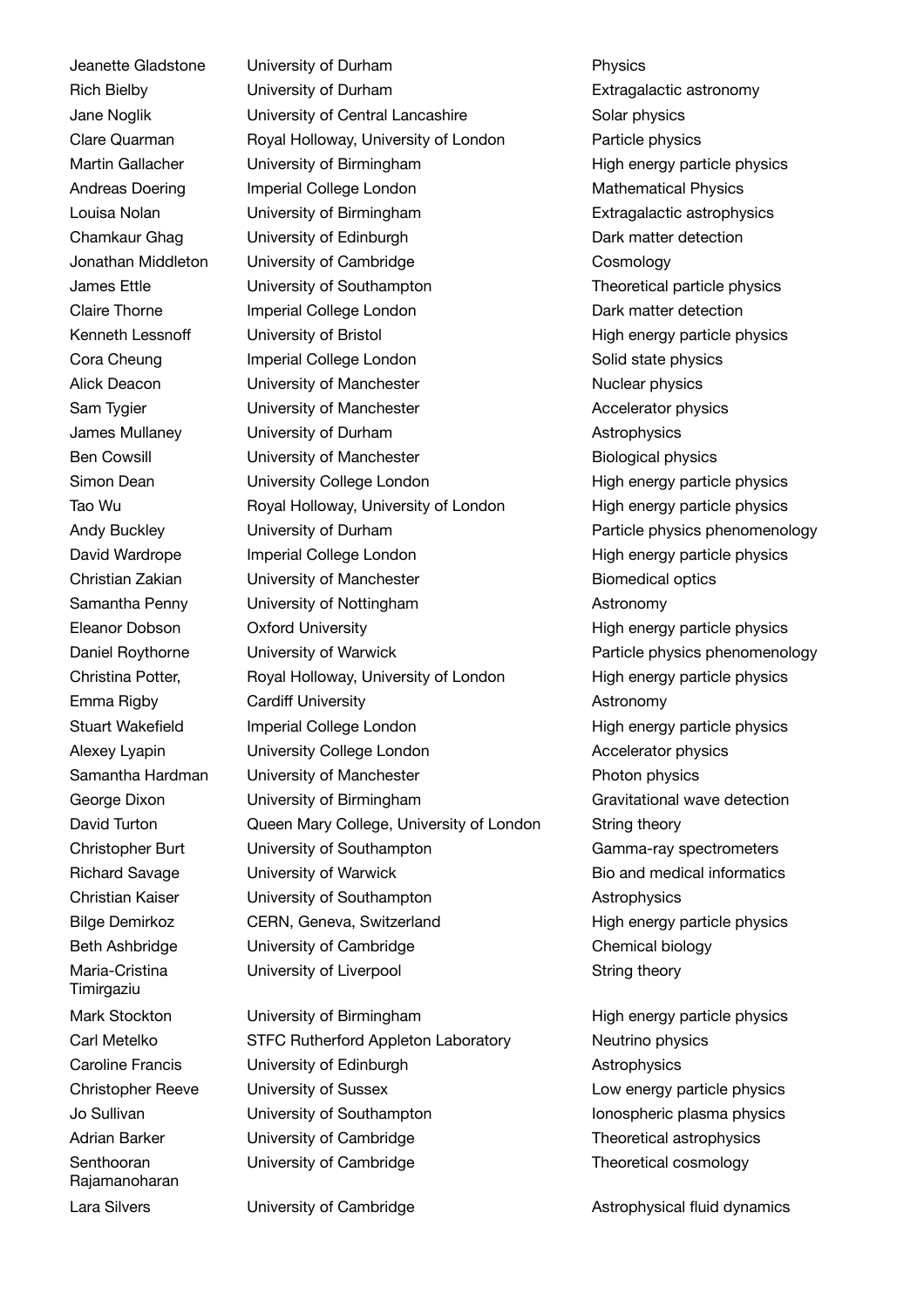Katy Sheen Joesph Anderson Stefan Dougan Adam B. Hill Simone Scaringi Stuart Stubbs Sven Krippendorf Rebecca Newland Meltem Akyilmaz Riccardo Brunino Ben Burningham Phil Jones Emma Robinson Matthew Tamsett Elizabeth Maria Clarke Simon Bevan Nicola Wilson Mike Woods Mark Rosin Philip Tanedo Neil Collins Caitriana Nicholson Andrew Lowe Catherine Wright Mary Twaddle Daniel O'Flynn Antony Stanley-Clarke Filimon Gournaris Ying Ying Li Thomas Latham Ross Stanley Tom Van Doorsselaere Valeria Bartsch Lisa Alexander Rosa María Durán Delgado Christopher G. Blanks Anthony Yeates Jiri Masik Tom Byatt James Dobson Martin Haynes Robert L. Flack Moritz McGarrie Sarah Malik Daniel Summons Leron Borsten

Robinson Cortes-Huerto Queen's University Belfast University of Cambridge **Earth** sciences Liverpool John Moores University Astrophysics University of Cambridge The Physics undergraduate University of Southampton X-ray and gamma-ray astrophysics University of Southampton Camma ray astrophysics University of Manchester Laser spectroscopy University of Cambridge Theory phenomenology University of Southampton Space debris environment modeling University of Durham Molecular astrophysics University of Nottingham **Physics** University of Hertfordshire **Astrophysics** University College London Laser physics University of Birmingham Communicational wave detection Royal Holloway, University of London High energy particle physics STFC Rutherford Appleton Laboratory Science educational outreach University College London **High energy particle physics** University of Warwick Magnetism SLAC, Stanford, USA Accelerator physics University of Cambridge **Astrophysical fluid dynamics** Astrophysical fluid dynamics University of Durham **Particle physics phenomenology** University of Birmingham Theorem High energy particle physics University of Glasgow **High energy particle physics** Royal Holloway, University of London High energy particle physics University of Glasgow **High energy particle physics** University of Glasgow **High energy particle physics** University of Warwick Condensed matter physics University of Bristol Cuantum photonics University College London Accelerator physics University of Cambridge The High energy particle physics University of Warwick **High energy particle physics** Swansea University **Example 20** High energy particle physics University of Warwick **Solar physics** Solar physics University College London **Physics** University of Manchester Theoretical particle physics University of Manchester Theoretical particle physics Imperial College London High energy physics

University of St Andrews Solar and magnetospheric theory University of Manchester The High energy particle physics University College London **High energy particle physics** Imperial College London Neutrino physics University of Warwick Theoretical solar physics University College London **Physics** Queen Mary College, University of London String theory University College London **High energy particle physics** London **Finance** Imperial College London Theoretical high energy physics

Condensed matter physics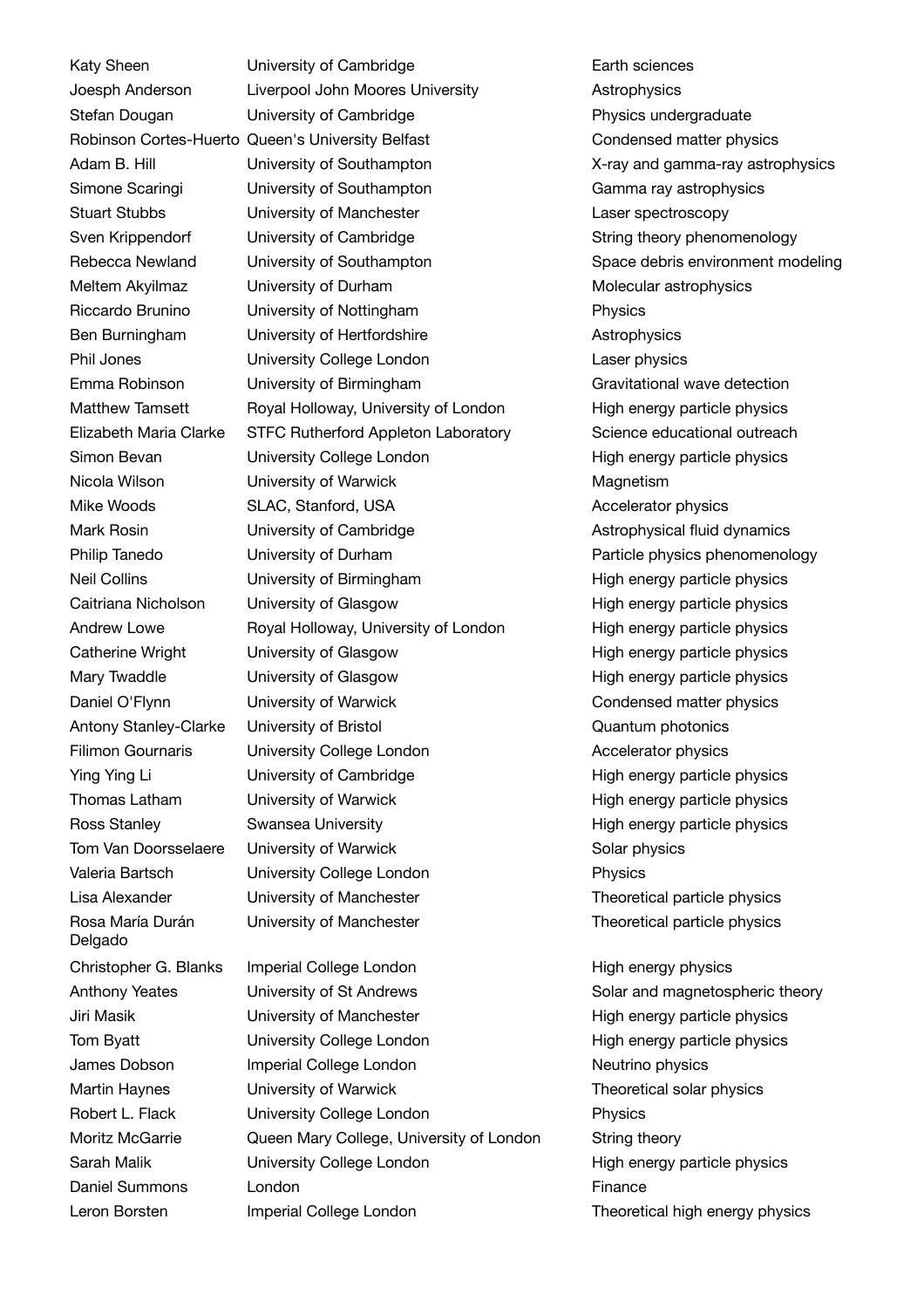James Cook Philip Rodrigues Laurence Carson Julian Sonner Raymond Davis Iain D Kendall Dave Pickup David Clark Beau Webber Marc Dubbeldam Graham Dinsdale Maryam Shaeri Teh Lee Cheng Jonathan Rowles Janette Gladstone Robert Moss Helen Middleton David Parkinson Sotiris Adamakis Horace Stoica Jelena Ilic Graeme Watt Erwin Verwichte Elaina Ford Alexander Richards Clinton Ferreira Bart Hommels **Georgios** Mavromanolakis Emily Nurse Scott G. Gregory Daniel Beecher Chris Sheehan Hiranya Peiris Paul Shaw Nicholas Dunstone Lara Torralbo-Campo Eoin Kerrane Mark Douglas Noé Kains Erik Gerwick Rob Williamson Sarah Boutle Alessandra Forti James Zanotti Daniel Nicholass Chris Copperwheat Bob Taylor

University of Warwick **Fusion plasmas** Oxford University **Particle physics** University of Glasgow **Example 20** High energy particle physics University of Cambridge Theoretical high energy physics Royal Holloway, University of London Nanotechnology University of Glasgow Theoretical particle physics University of Kent **Biomaterials** University of South Gamma ray astrophysics Heriot-Watt University **Condensed matter physics** University of Durham **Astronomical Instrumentation** University of Manchester **Laser photonics** University of Nottingham Theory and Cosmology extract Particle theory and cosmology University of Bristol **High energy particle physics** University of Kent **Astrophysics** University of Durham **Extragalactic astronomy** University of Kent Materials science Aberystwyth University **Ionospheric tomography** University of Sussex Theoretical astrophysics University of Central Lancashire Solar physics Imperial College London String theory University of Warwick **Particle physics** University College London **High energy particle physics** University of Warwick Solar and fusion physics British Antarctic Survey **Atmospheric physics** University College London High energy particle physics University of Warwick Computational plasma physics University of Cambridge The High energy particle physics University of Cambridge Detector development

University College London High energy particle physics University of St Andrews **Astronomy** University College London High energy particle physics University of St Andrews **Astronomy** University of Cambridge Cosmology University of St Andrews **Construction** Organic semiconductors University of St Andrews **Astrophysics** University of St Andrews Cold atomic physics University of Edinburgh Theoretical particle physics University of Sheffield **Applied mathematics** University of St Andrews **Astrophysics** University of Edinburgh Theoretical particle physics STFC Rutherford Appleton Laboratory **Accelerator physics** University College London High energy particle physics University of Manchester Grid computing University of Edinburgh Theoretical particle physics University College London **High energy particle physics** University of Warwick **Astronomy** University of Glasgow **Gravitational wave detection**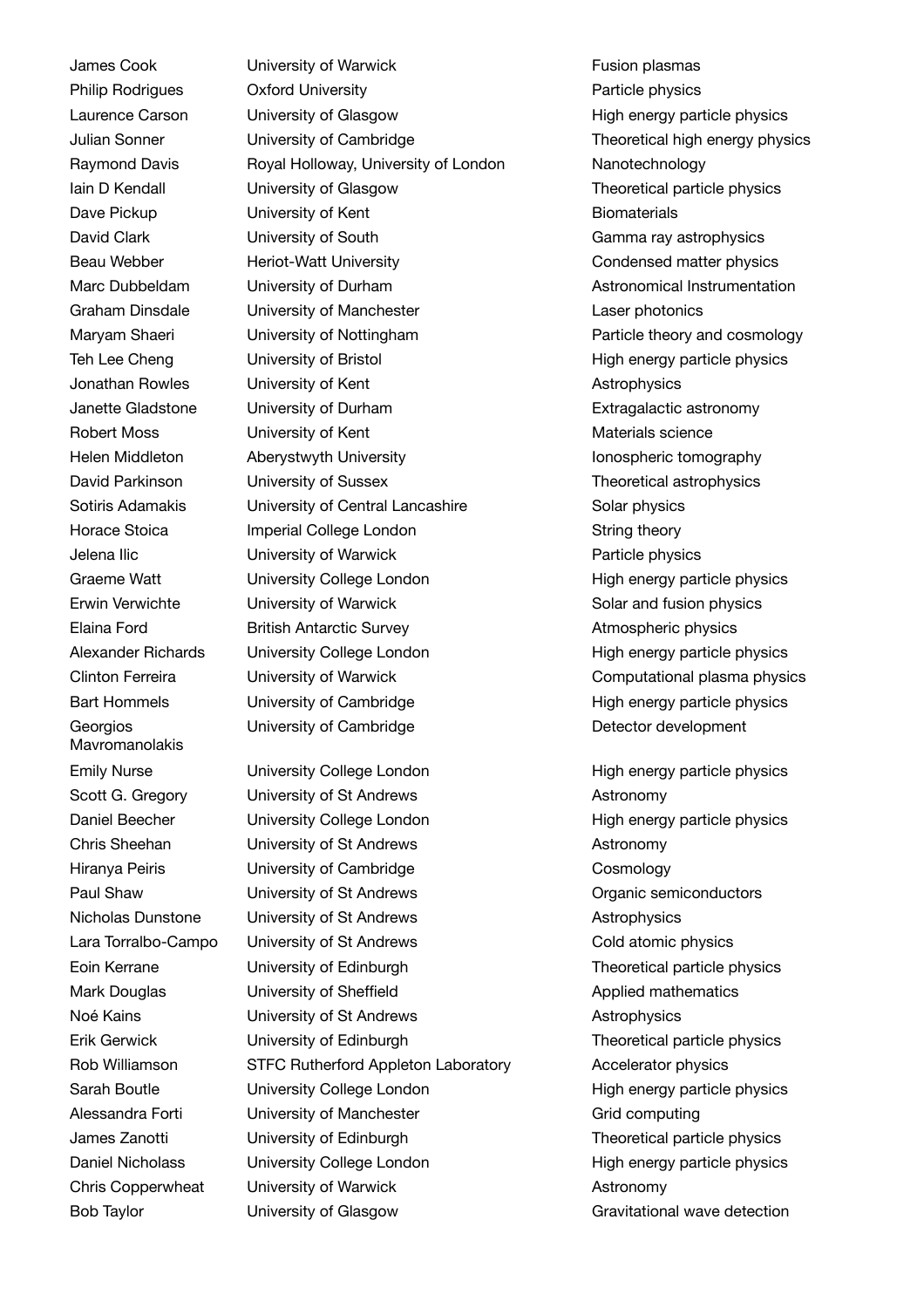Glyn Collinson Laura Gilbert Christopher Taylor Borja Sorazu Robert N. Hodgkinson Segheen Beyene Chris Richards Neil Copland John McMillan Adam Davison Yasir Soobiah Paul Cruickshank Andrew Walsh Claire Foullon Maria Hansen John Thornby Christopher Watson Sheila Kanani Andrea Fischer Sarah Gordon Thomas Neukirch Mark Rayner Eric Torrence James A McLaughlin Ruth Nicol William Panduro Vazquez Thomas Hayes Antonia Wilmot-Smith Alison Wallace Chris Eames Alexander Haupt Colin Forsyth Laura Kormos Ilija Bizjak James Allen Tim West Yue-Lin Sming Tsai Shehu AbdusSalaam Eugenia Puccio Duncan H Mackay Olga Goulko Ross Collins Andrew Haynes Robert Fear Yury Kolomensky Eduard Antonyan David Walker

Mullard Space Science Laboratory, UCL Spacecraft instrumentation Oxford University **Alternative Control** High energy particle physics University College London **High energy particle physics** University of Glasgow Gravitational wave detection University of Manchester Theoretical particle physics University College London Plasma physics University of Liverpool Theoretical particle physics HRI, India **String theory** String theory University of Sheffield **Physics** University College London **High energy particle physics** Mullard Space Science Laboratory, UCL Solar wind interaction University of St Andrews **Electron** spin resonance Mullard Space Science Laboratory, UCL Space plasma physics Mullard Space Science Laboratory, UCL Space plasma physics University of Bristol **High energy particle physics** University of Warwick Neutrino physics University of Sheffield **Astrophysics** Astrophysics Mullard Space Science Laboratory, UCL Plasma and planetary physics University of Warwick Contract Cuantum disordered systems Imperial College London Cosmochemistry and meteoritics University of St Andrews Solar and astrophysical plasma theory Oxford University and RAL Islamic cooling of muons University of Oregon **High energy particle physics** University of St Andrews MHD wave propagation University of Warwick **Astrophysics** and plasma physics Imperial College London High energy particle physics

University of Warwick **Superconductivity and magnetism** University of Dundee Solar physics Mullard Space Science Laboratory, UCL Solar physics Imperial College London **Exercise 2** High energy particle physics Imperial College London Theoretical particle physics University of Leicester Magnetospheric physics Lancaster University **Particle physics** University College London High energy physics University of Cambridge **Astronomy** University of Manchester **High energy particle physics** University of Sheffield **Astroparticle physics** Astroparticle physics University of Cambridge Theoretical particle physics University of Warwick **High energy particle physics** University of St Andrews Solar physics University of Cambridge The High energy particle physics University of Edinburgh Survey astronomy University of St Andrews Solar physics University of Leicester Solar physics UC Berkeley, USA **High energy particle physics** Imperial College London String theory University of Warwick X-ray crystallography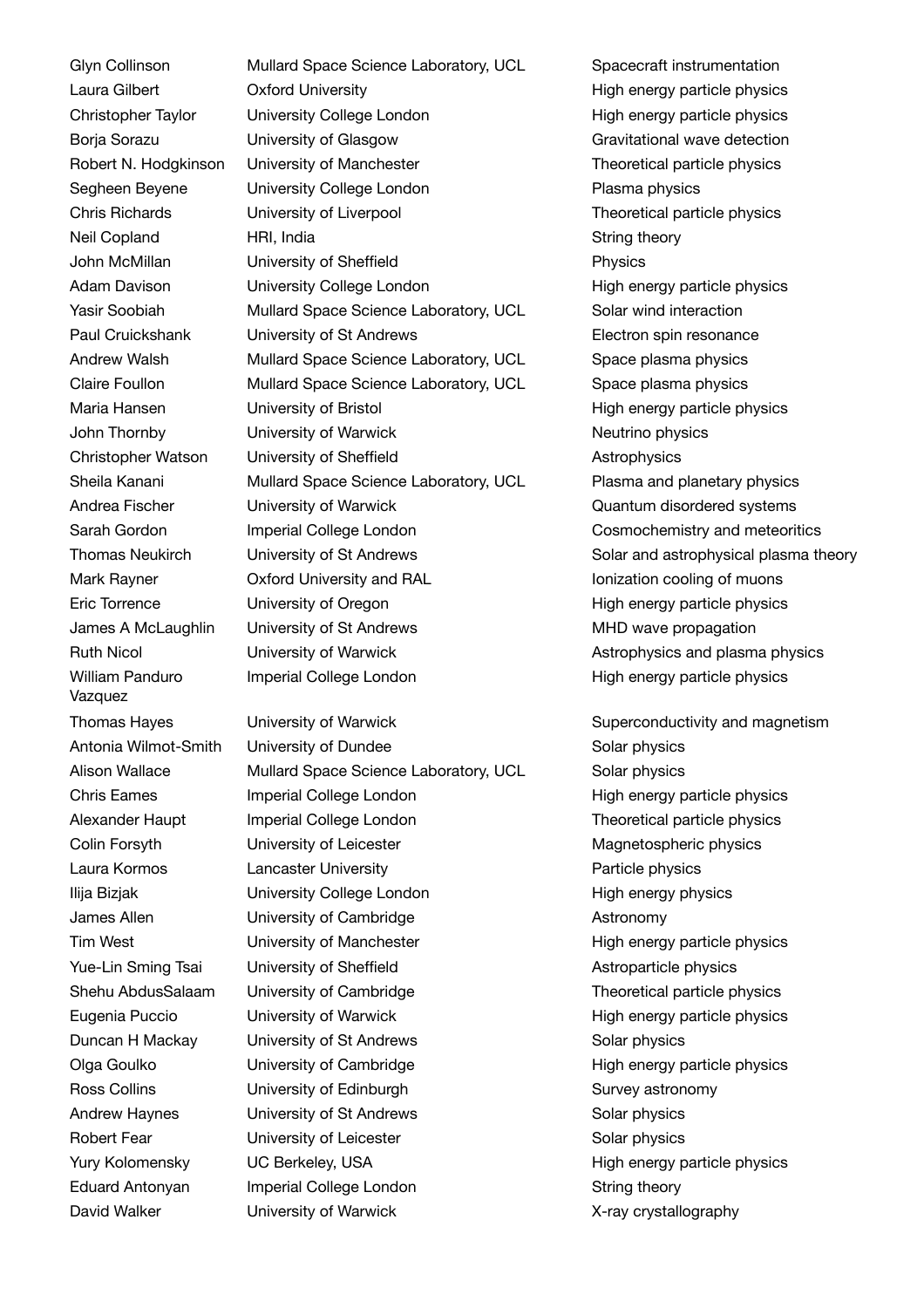David Menzies John Taylor Kimberley Steed Gagan B Mohanty Tim Lawson Barnaby Rowe Talini Pinto Jayawardena Debbie Hill Greig A Cowan Jan Wennekers Mathieu Ehrhardt Jenny Wooldridge Matthew Pitkin Richard Walker Martyn Gigg Are R. Raklev Rhona Maclean Dee McDougall Dorje C. Brody Ineke De Moortel Omar Jamil Alexander Russell Katrin Pechstedt Susana Barros Colin Folsom Peter Murray Martin Sahlén Anthony Scarfe Michael Heaton Robert Wicks Paul James Laycock Owain Young Kieran Flanagan Martin Haigh Lieke van Spaandonk James Wild Khurom Kiyani Kim Alwyn Christopher Cowden Clare Parnell Yves Coppens Mark Booth Thomas Greenham Tom Whyntie James Aldous Anastasia Freshville Luke Barnes

University of St Andrews Quantum information science University of Warwick **Astronomy** Mullard Space Science Laboratory, UCL Space plasma and solar physics University of Warwick **High energy particle physics** High energy particle physics University of Sheffield Neutrino research Institut d'Astrophysique de Paris Observational Cosmology STFC Rutherford Appleton Laboratory High energy particle physics

University of Sussex **Physics** undergraduate University of Edinburgh **Particle physics** Particle physics University of Edinburgh Theoretical particle physics University of Cambridge Cambridge Cuantum field theory University of Warwick **Superconductivity and magnetism** University of Glasgow Gravitational wave detection Imperial College London **Dark matter detection** University of Durham **Particle physics phenomenology** University of Cambridge The Particle physics phenomenology University of St Andrews Solar physics University of St Andrews Solar physics Imperial College London Financial mathematics University of St Andrews Solar physics University Of Southampton **Astrophysics** University of St Andrews Solar physics University of Southampton Cuantum light and matter University of Warwick **Astrophysics** Astrophysics Armagh Observatory **Armagh Observatory Astrophysics** University of Glasgow Gravitational wave detection University of Sussex Changes of Sussex Changes Changes Changes Conservational cosmology University of Manchester and Cockcroft Institute Accelerator physics Liverpool John Moores University Astrophysics University of Warwick Space plasma physics University of Liverpool **Particle physics** University of Sussex **Astrophysics** University of Manchester Nuclear physics University of Warwick Neutrino research University of Warwick **Astronomy** and astrophysics Lancaster University **Solar physics** Solar physics University of Warwick **Plasma** physics University of Manchester **High energy particle physics** University of Cambridge High energy physics University of St Andrews Solar physics University of Birmingham Grid computing University of Cambridge **Astronomy** University of Bristol Veterinary science Imperial College London **Fight energy particle physics** High energy particle physics University of Warwick **Surface and interface physics** Surface and interface physics University College London **Particle physics** 

University of Cambridge **Astronomy**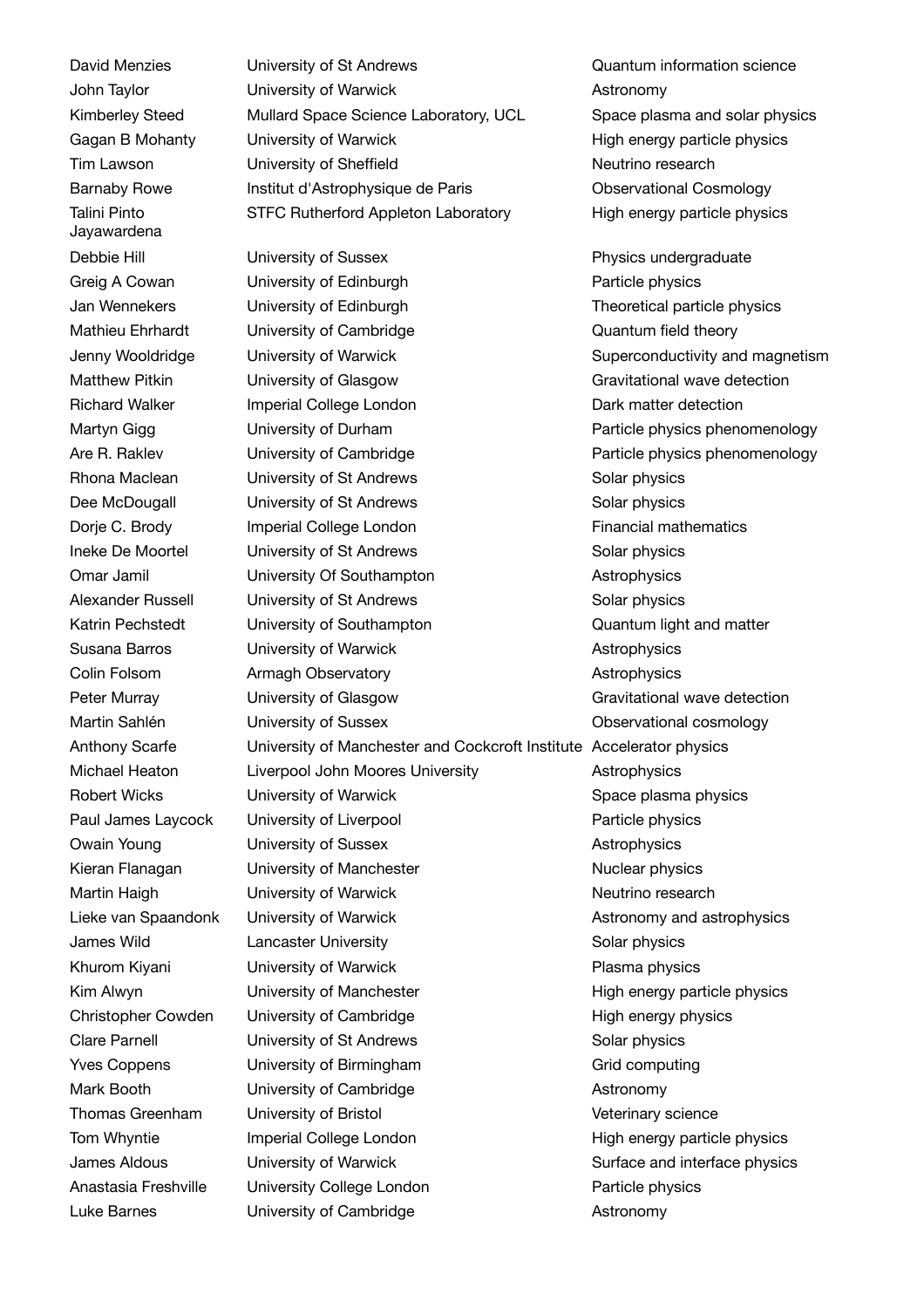Stuart Lynn Ben Constance Elizabeth Blackburn Adrian Grocott Vladimir Vasiliev Josephine Beale Alexander Mustill Alistair Hart Thomas Swan Tim Staley Stephen Dallison Matthew Barrett Stuart McAlpin Steven Steer Scott Braithwaite William A. Hornsby Suman-Lata Sahonta Gemma Wilson David Wallom Sophie Avesque Nicholas Owen Hannah Parkinson Alistair Armstrong-Brown Samuel George Neil J Tarrant Jason McEwen Kirill Krasnov Avril Day-Jones Mark Rodgers Lili Ma Naomi Wyles Amy Bartlett Cecilia Aas Bruce Gallop Louisa Reynolds Pawel Guzowski Robin Sterling Lei Zang Niall Deacon Andres Osorio-Oliveros Leon Baruah Christopher Smith Gemma Fardell Kristin Lohwasser Chris Reeves Martin Dominik Anita Schael

Royal Observatory Edinburgh Cosmology Oxford University **Accelerator physics** Accelerator physics University of Birmingham Condensed matter physics University of Leicester Solar physics University College London **High energy particle physics** University College London **High energy particle physics** University of Cambridge **Astronomy** University of Birmingham High energy particle physics University of Surrey **EXPERIM** Experimental nuclear physics University of Cambridge **Astronomy** Astronomy STFC Rutherford Appleton Laboratory High energy particle physics Brunel University **High energy particle physics** High energy particle physics Atomic Weapons Establishment Plasma physics University of Surrey **Experimental nuclear physics** Lancaster University **Example 20** High energy particle physics University of Warwick Theoretical plasma physics Aristotle University of Thessaloniki, Greece Solid state physics University of Surrey Nuclear physics Oxford e-Research Centre e-Research McGill University, Montreal, Canada Solid state physics University of St Andrews Solar physics Royal Observatory Edinburgh Theoretical cosmology Oxford University Condensed matter physics

University of Birmingham Communication Astrophysics University of Birmingham Muslim Asteroseismology University of Cambridge **Astrophysics** University of Nottingham Cuantum gravity University of Hertfordshire **Astrophysics** University of Siegen, Germany Particle physics Cockroft Institute **Accelerator physics** Accelerator physics STFC Daresbury Laboratory Mateuration Accelerator physics University of Surrey Theoretical nuclear physics University of Cambridge **Physics** undergraduate STFC Rutherford Appleton Laboratory High energy particle physics University of Edinburgh Geoscience Imperial College London Neutrino physics University of Sussex **Ion trap quantum computing** Cockroft Institute **Accelerator physics** Accelerator physics Radboud University, Netherlands **Astrophysics** University of Edinburgh The High energy particle physics University of Sussex **Observational cosmology** University of Southampton **Photonics** University of Edinburgh High energy particle physics Oxford University **Particle physics** University of Exeter **Astrophysics** University of St Andrews **Astronomy** University of Edinburgh Cosmology